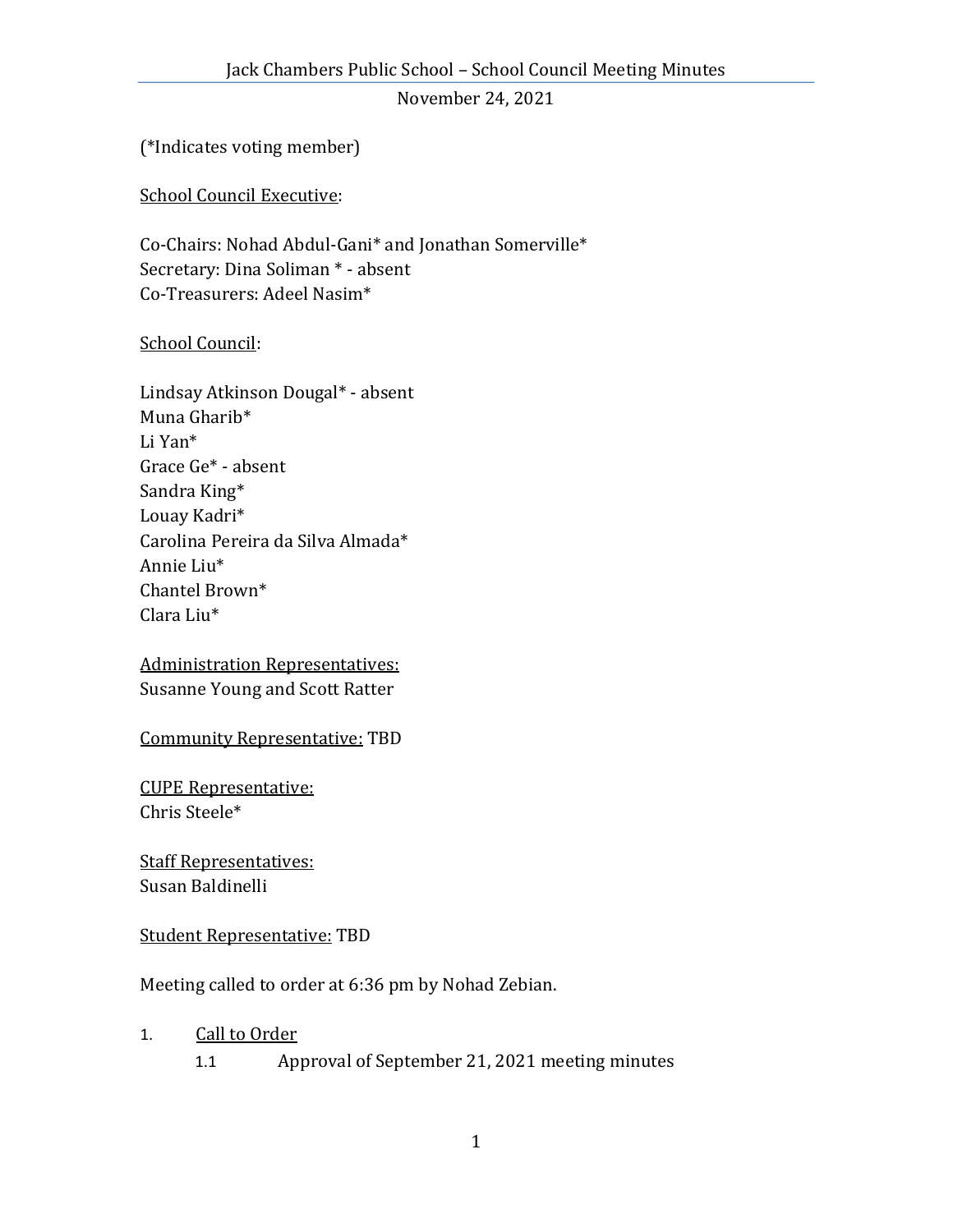## November 24, 2021

- i Approved with amendments
- 1.2 Declarations of Conflicts of Interest
	- i None.
- 2. Chair's Report
	- i Fundraising rules around covid19
	- ii Chambers amid for June 10, 2022 based on Covid
	- restrictions at that time
	- iii Spring Carnaval to bring the Jack Chambers community back together based on Covid restrictions at that time looking for April 2022 if possible
	- iv Arva Flour Mill fundraiser
	- v Connecting with Byron Pizza for Chambers Day
- 3. Administrator's Report
	- i. Updates as they come about fundraising rules with the school board
	- ii. hot lunch back on!
- iii. December 1st School Photos
- iv. Angel Tree and Food Drive December 1st to 15
- v. PCR rapid test sent home with students
- vi. Sticker with QR Code sent with students for Covid Screening
- vii. School Trustee visit
- viii. Grad Photos scheduled for January 2022
- ix. Volley Ball and Basket Ball school sports back on!
- x. School Holiday Decorations and other Culture Celebrations
- 4. Staff Report
	- i. Ongoing vandalism at the school keeping and eye out as a community
	- i. Having heightened security at the school (eg. Security Cameras) raises privacy issue Security Cameras – contact school trustee and check privacy issue concerns
	- ii. Mr. Steele recommendation of community members to contact the London Police to report suspicious activity. More reporting helps the neighbourhood receive more allocation of police presence.
	- ii. Mr. Martins Book Fair was a great success grossed \$8,400 worth of product sold up by \$1,000 over the past years
- 5. Treasurer's Report